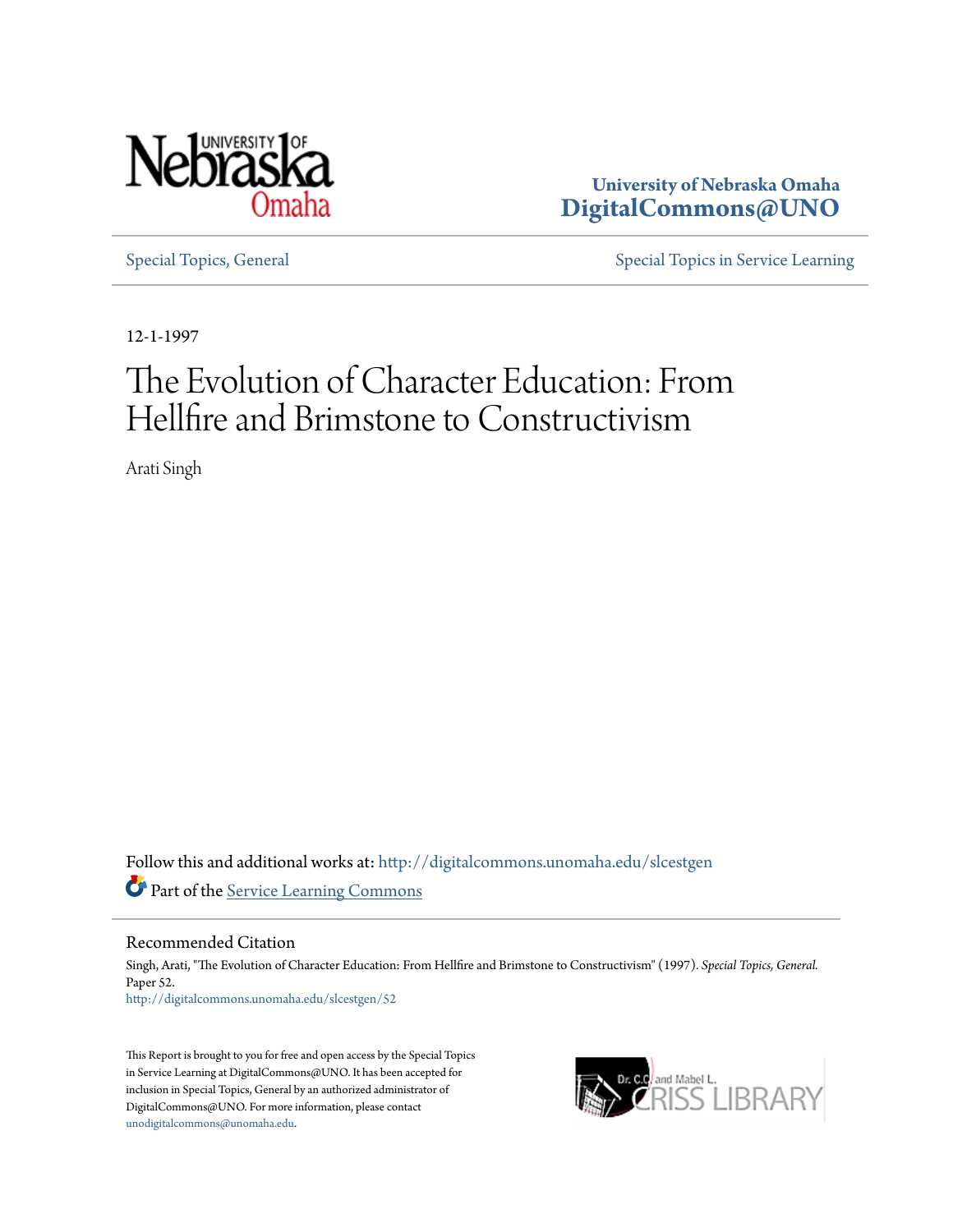•

**•** 

## **The Evolution of Character Education:**

#### **From Hellfire and Brimstone to Constructivism**

**December 1, 1997** 

I. Introduction

II. The Roots of Character Education

III. Current American Policy and Practice

IV. Service-Learning: A Possible Solution?

V. Conclusion

#### **I. Introduction**

Since colonial times, character education has played a kaleidoscopic role in American schools. Seventeenth and eighteenth century Puritan curriculum was synonymous with an exceedingly rigid and religious moral code. Nineteenth century policy makers adopted a Pan-Protestant, and then a generalized Christian philosophy of character education, as they pursued a common school system. As twentieth century American society grew increasingly pluralistic, the religious basis of character education succumbed to a more secular framework. Predictably, this century has seen character education be demoted to just one of many competing items on the national education agenda. Paradoxically, today's violence-filled headlines evince a more desperate need than ever for character education in public schools. At the same time, America is more pluralistic than it has ever been. Consequently, the task of deciding whose values to teach, and how to best teach them, is most treacherous.

A starting place for this task may be an examination of the three domains of character education: moral, political, and intellectual. This paper will explore the "essential tensions" that have historically defined these three domains. A discussion of these domains in light of current policy and practice will follow. Finally, the author will analyze constructivist service-learning, which, in the author's experience, is the character education model that best maximizes each domain and thoroughly acknowledges the desperation and pluralism of current American society.

#### **II. The Roots of Character Education**

Character education has been defined as the intentional, proactive effort to develop good character (Lickona, 1997). Virtues such as the ancient Greek qualities of temperance and justice are the building blocks of character. Lickona (1997) states that people need to embrace virtue and develop character in order to be fully human. He declares that schools, with their rich human relationships and centrality in communities, comprise a natural context in which to practice character education. Former Surgeon General Joycelyn Elders takes a stronger stand, stating that the schools must teach character because "they are the last institution we have that all the children go to" (Elders, as cited in Fisher, 1995a). While most Americans would probably acknowledge the need for character education, our pluralistic society prohibits us from finding a common framework for teaching virtues.

> NSLC c/o ETR Associates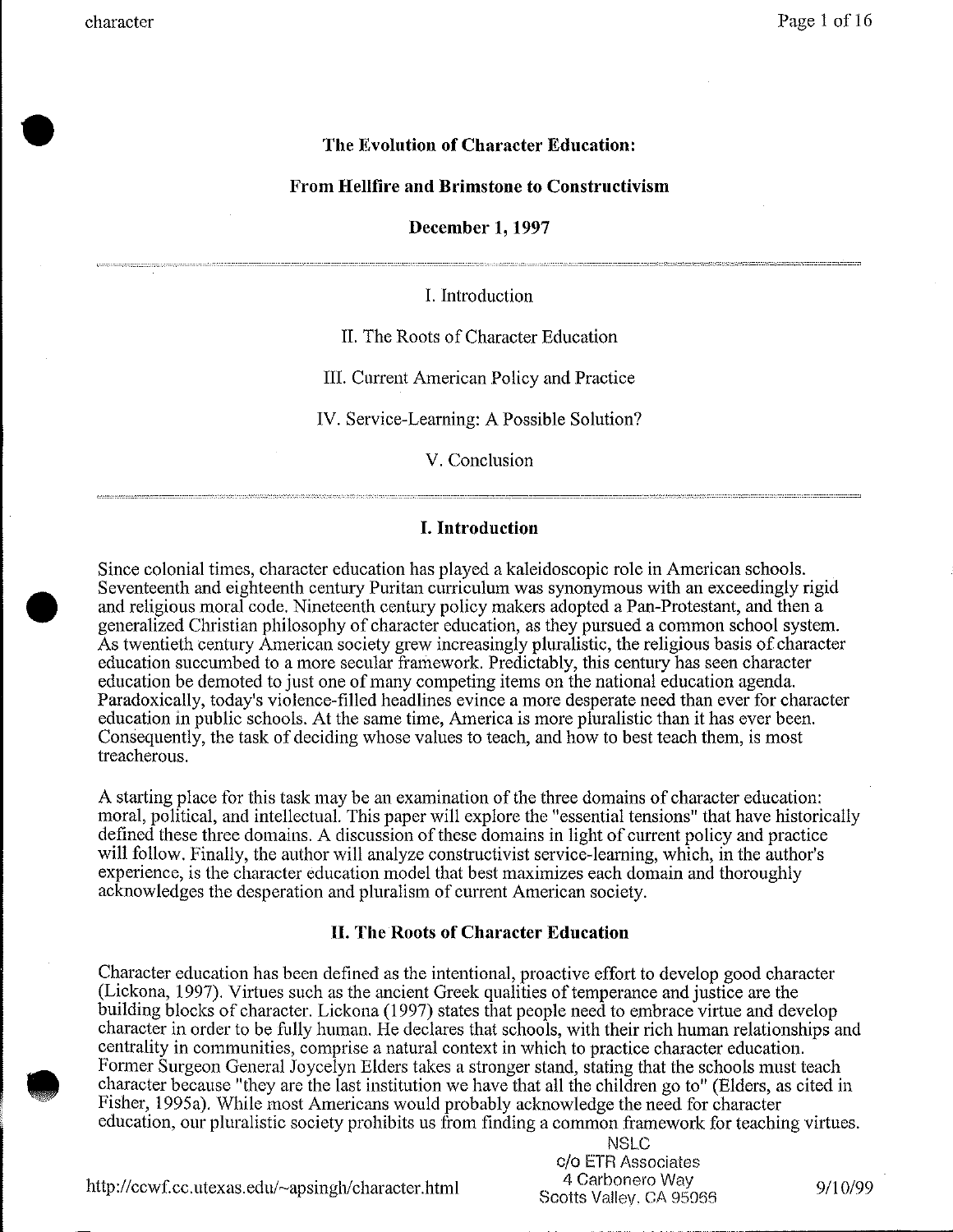•

•

Since colonial times, Americans have juggled the moral, political, and intellectual domains of character education.

# **Moral Domain**

For several reasons, the moral domain is perhaps the most controversial of the three domains of character education. Morals refer to how people identify, feel about, and exhibit virtues. In other words, the moral domain asks the question: How can one become a good person? This simple question revealed many tensions, among them:

- Objectivism vs. relativism
- Local rule vs. universal rule
- Sectarianism vs. secularism
- Assimilation of diverse populations vs. accommodation of diverse populations

Some examples from history will help elaborate on the development of these tensions. In the eighteenth century, Puritan religious ideals of repentance and discipline dictated primary education. Schools were vehicles that replicated the existing religious patterns. Students were awed by Puritan virtues, many of which instilled fear. For example, the poem The Day of the Doom must have terrified youngsters with its images of sinning and hell. During this formative period of American education, New England children exhibited virtues by working hard, being disciplined in all aspects of life, and living life by the Puritan interpretation of the Bible. In short, Bible-based morals were treated as objective and universal truths.

However, as American society changed, so did its view on what a "good person" was. The Enlightenment, the influence of child-centered European educators, the push for common schools, and the increasing ethnic and religious diversity of America spawned the seeds of moral relativism that did not exist earlier. Although moral education was still the most important task ofthe common school, and despite the assumption that moral education still required the sanction of religion, a broader Pan-Protestant view of character education emerged in the 1800s. The words of Brooklyn's Superintendent (Superintendent of Common Schools, as cited in Kaestle, 1984, p. 103) exemplified this view when he listed these non-denominational doctrines for his district: 'That there is one God; that we are His creatures, dependent on Him for our mercies, and accountable to Him for our conduct; that we are sinners and need a Savior; and that One "mighty to save" has been provided.' By adopting this stance, educators were attempting to assimilate and unify a diverse society.

However, accepting Pan-Protestantism was difficult for many Americans. Catholics, Norwegian Lutherans, and orthodox Congregationalists longed for their own schools. They wanted to be accommodated, not assimilated into a mainstream moral culture. Frederick Packard of Philadelphia eschewed the idea of universal rule on character education, declaring that local majority rule should determine the religious content of moral education in public school.

As these disputes emerged, so did a more secular stance on the definition of a "good person." The McGuffy Readers, which advocated "natural", middle-class virtues such as honesty and kindness, became best-sellers: over 122 million copies were sold after 1836. Books with more secular content were added to libraries, inciting a range of reactions from the public. As America has become even more pluralistic, the battle over determining what a "good person" is has become even more complex . Parts III and IV of this paper will explore how American policy and practice are presently dealing with this dilemma.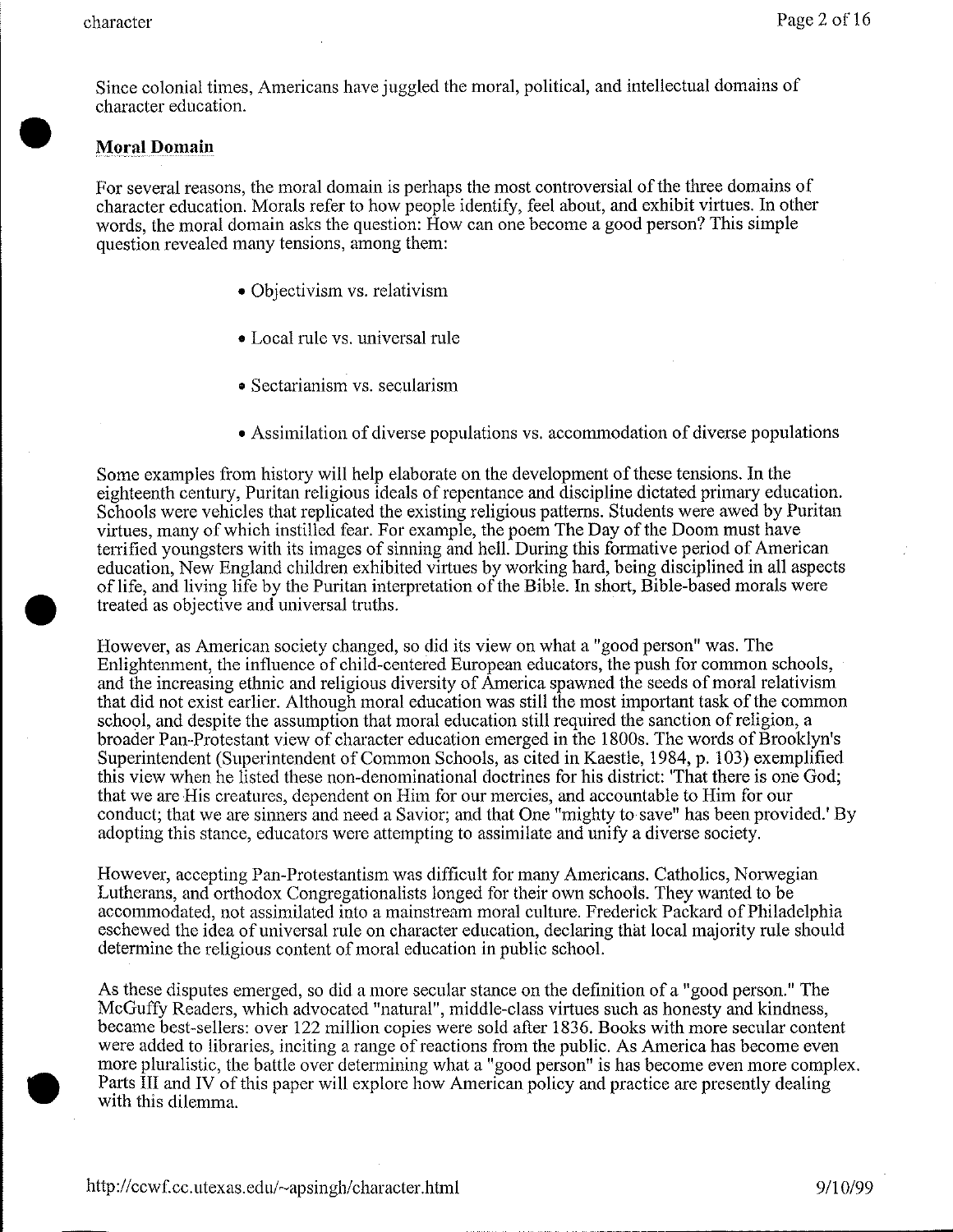•

**•** 

## **Political Domain**

The political domain of character education emerged from nineteenth century industry and capitalism. Religious, political, and economic ideas of morality began overlapping and becoming mutually reinforcing. As the need for cooperative societal and economic systems emerged, conventional wisdom pursued the question: What is a good citizen? This question revealed the following tensions:

- Permissiveness vs. utilitarianism
- Platitudes vs. problem-solving
- Altruism vs. systematic reform
- Rights vs. responsibilities

Kaestle (1983) identified the key propositions that grew from the realms of nineteenth century religion, politics, and economics: the sacredness and fragility of republican government, including concepts about justice, individual liberty and consent of the governed; the importance of individual character for social morality; the centrality of personal industry in assessing rectitude and merit; the propriety of a respected but proscribed domestic role for women; the sanctity and social virtues of property; the abundance of equality of economic opportunity; the superiority of Protestant culture, and the uniqueness and grandeur of American destiny .

The notions above were uncontested by the majority of the American public during the 1800s. However, John Dewey advanced secularism to a controversial degree at the turn of the century. For Dewey, human interaction, not religion, was the main source of morality. According to Kaestle (1984, p. 105), "Dewey and his followers tried to leave the religious battles of the nineteenth century behind and engage school morality in the problems of twentieth century industrial society" (p. 105). Michaelson (1970, p. 257) elaborates: "at this juncture, what seemed to be needed was a "common faith' which would emerge from the democratic community ... from life together, not from a transcendent entity or a historical tradition." Dewey's pragmatism was criticized for being morally relativist and pennissive, whereas Dewey thought of it as utilitarian (Kaestle, 1984).

Over the years there have been debates about the role of a good citizen. There have been pleas for citizenship education to not include only platitudes, but also to include strategies to solve societal problems such as poverty. In the early twentieth century, the content area of social studies was specifically developed in order to cultivate a more active participatory citizenship (Dunn, as cited in Wade and Saxe, 1996, p. 337)

There have also been debates over whether "solving societal problems" means simple altruism (such as making Thanksgiving baskets for the homeless) or systematic reform (such as identifying and eliminating the causes of poverty). Kahne and Westheimer (1996) state that those who favor altruism believe that a proper education includes experiences that teach students the values of charity and the dangers of exclusive self-interest. They stress that volunteerism and compassion for the less fortunate are ways to be responsive, civic-minded, and good citizens. The risk here, according to Kahn and Westheimer  $(1996)$ , is a sense of noblesse oblige - "a private act of kindness performed by the privileged" (p. 593). In contrast, those who focus on systematic reform promote a curriculum that emphasizes critical reflection about social policies, the skills of political participation, and the formation of social bonds. Many have axiomatically noted that while solving societal problems is a right, is it also a responsibility? Parts III and IV of this paper will discuss how present policy and practice are dealing with these challenges.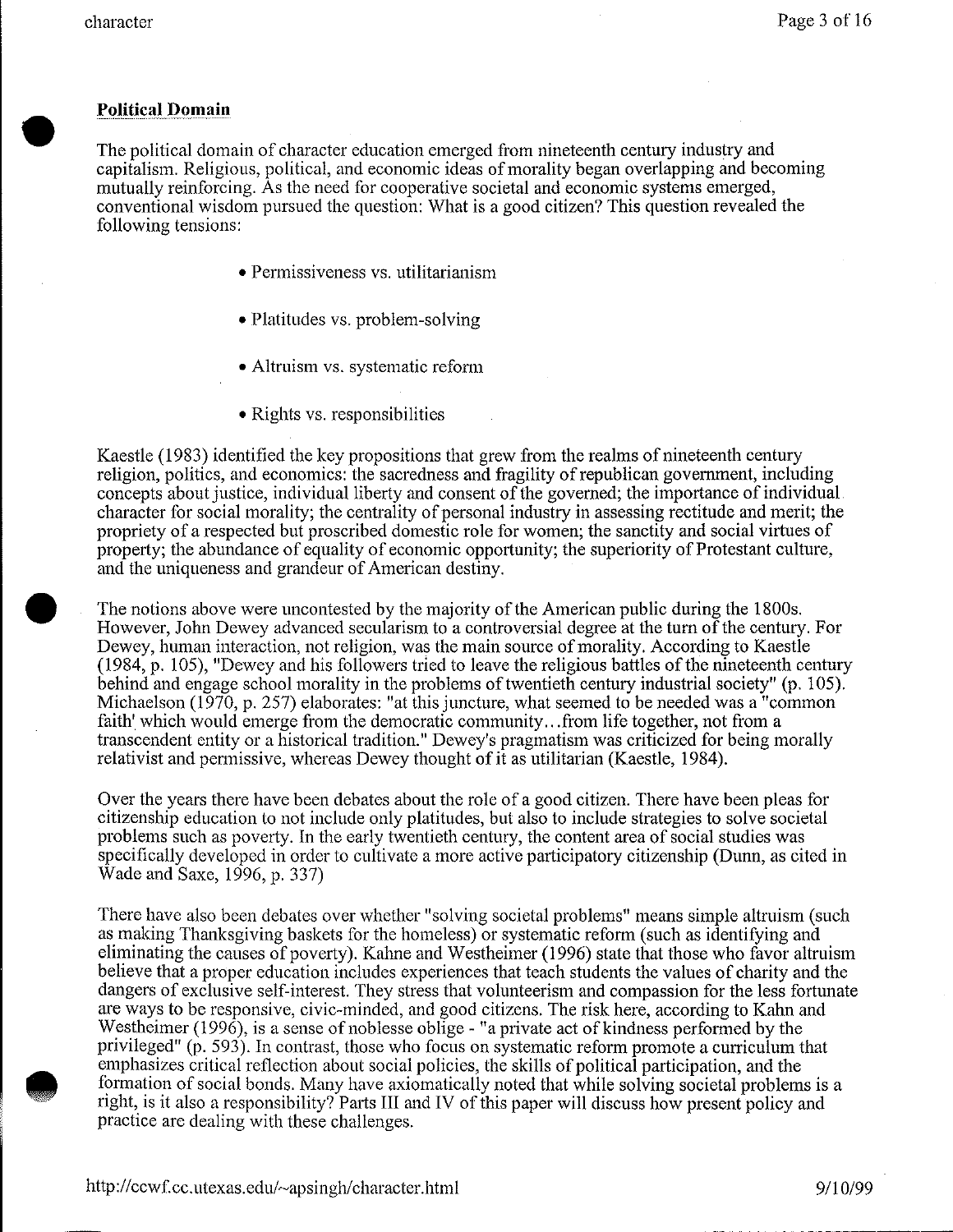•

**•** 

# **Intellectual Domain**

The intellectual domain of character education may be the least controversial dimension of character education. In this domain, character education can further a number of goals, including:

- Engaging higher-order thinking skills
- Promote interdisciplinary studies
- Examine one's own moral development

When the nineteenth century brought more child-centered views of European educators, as well as increased ethnic and religious diversity, moral education change. There was a shift away from the Puritan Bible and toward the more secular McGuffy Readers. These texts included short stories from which students identified particular morals. In doing this, students used thought processes (rather than rote memorization and fear) to determine the meaning of the stories and relate them to their own moral development. This trend advanced, and in the early 1900s the National Education Association (NEA) decided to formalize the intellectual domain. In 1916, the Committee on Social Studies, appointed as part of the Commission on the Re-organization of Secondary Education and sponsored by the NEA, recommended the development of a "Problems of Democracy" course. This course would "look at actual problems, issues, conditions of 'vital importance to society and of immediate interest t the pupil... as they occurred in their several aspects, political, economic, and social' and would fuse content from political science, economics, and sociology" (Evans, 1989, p. 178). The intellectual domain has broadened its scope considerably in recent times, as will be described in Parts III and IV of this paper.

# **III. Current American Policy and Practice**

Several factors are pushing character education to the forefront of U.S. education policy. As schools became "in loco parentis" agents, they lost a sense of being an extension of the family. As Ryan (as cited in Fisher, 1995b) puts it, educators have become "technicians, information jockeys, playing a neutral, facilitating role in moral issues." He says this process is "wrapped up in the romantic philosophy that children have natural wisdom--leave them alone and they'll find what is right. It assumes that we have nothing form our history or culture to teach". While the notion of "moral anchoring" begins with the family, Education Secretary Richard Riley (1994) states that it's time to "raise the level of national dialogue on character." The "narcotic quality" of media and the growing importance of peer groups in influencing adolescent behavior, according to Riley (1994), symbolize a need to revive character education. The public seems to agree. A Phi Delta Kappa survey asked the public, "Do you want schools to teach moral education?" Seventy-nine percent of the public said yes, and among those who have school-age children, 84% said yes (as cited in Fisher, 1995b). The Michigan PTA president echoes these feelings, stating that civic and moral values have an important place in schools (Preston, 1997). She also emphasizes the importance of parent education on helping the nation's youngsters build character. The federal government is responding to this cry for character education.

In 1996, the government allotted Title X funds for the Improvement of Education: Partnerships in Character Education Pilot Projects. Approximately \$860,000 were awarded to state education departments in California, Iowa, New Mexico, and Utah to help districts develop and implement curriculum materials, train teachers, and complete other activities that incorporated the following elements of character:

• Caring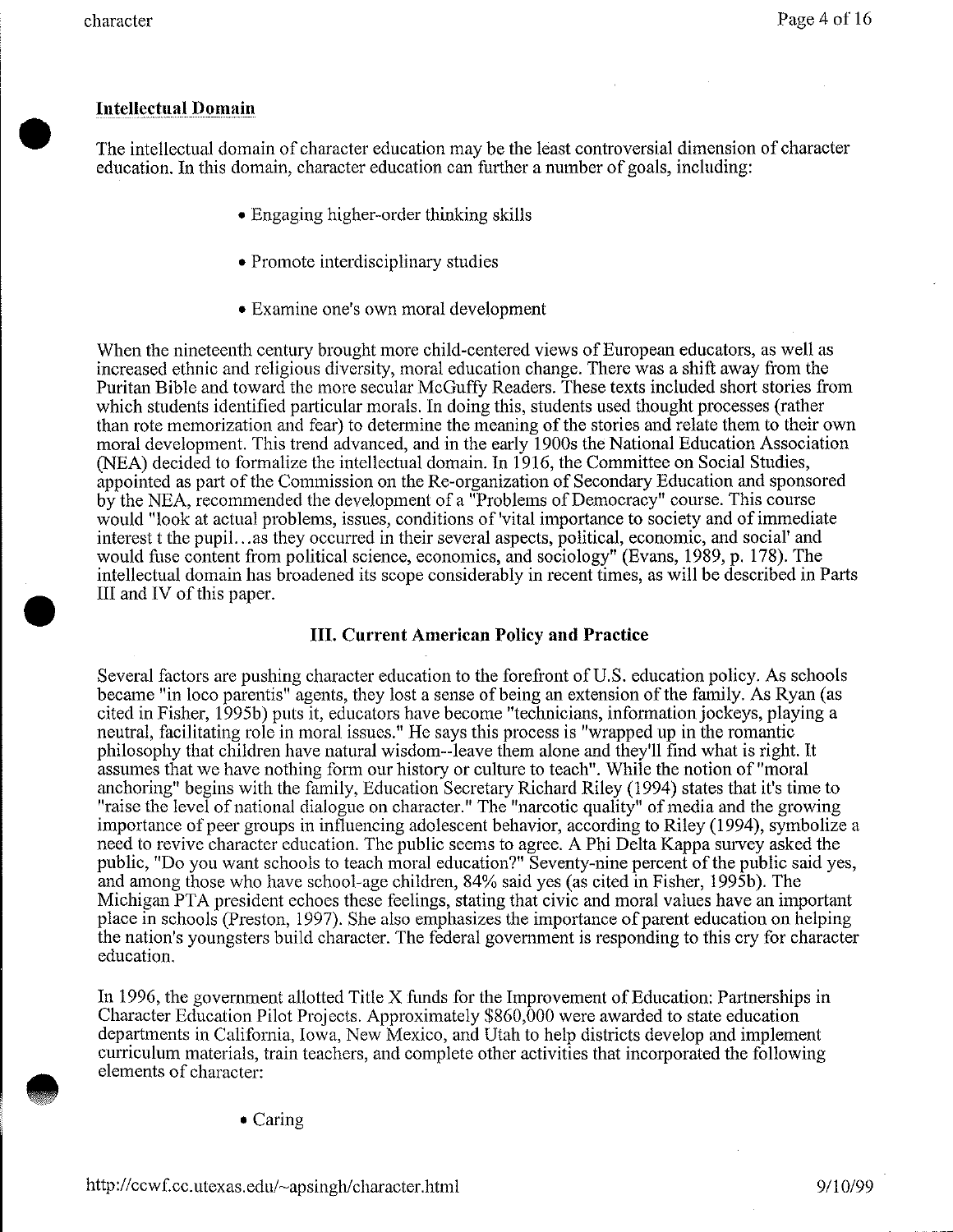•

•

- Civic virtue and citizenship
- Justice and fairness
- Respect
- Responsibility
- Trustworthiness
- Any other elements deemed appropriate by the district

(Department of Education, 1996)

These ideals are reminiscent of those advocated by the McGuffy Readers of last century! Yet, the last element in the list above allows for some flexibility and local control. According to the Department of Education website, objectives of some of the pilot sites include:

- Create a data bank on character education
- Give technical assistance to the pilot schools for planning
- Insure diversity in staff, students, and geographic locations of the pilot schools

• Provide opportunities for other public and private schools to utilize the resources developed

• Establish a clearinghouse on character education

• To incorporate positive character qualities into all levels of the existing educational program

- Develop and implement a community-wide process to seek the desired character traits
- To ensure that character traits taught in schools are also modeled in local communities

Another federal initiative is the U.S. Department of *Education's America Goes Back to School Initiative*, which holds family involvement conferences. Through a joint effort with the Partnership for Family Involvement in Education, the Department of Education promotes parent training and involvement in improving the character of America's youth.

The National and Community Service Act of 1990 formed the Corporation of National Service. This service supports volunteers and community-based initiatives to improve education. In 1993, the National Service Trust Act was added in order to form AmeriCorps. AmeriCorps is a national umbrella organization that supports several initiatives, including character education formation. The 1993 act created the Learn and Serve America program, which provided almost \$700,000 in grants to states interested in creating the service-leaming model of character education (explained in Part IV).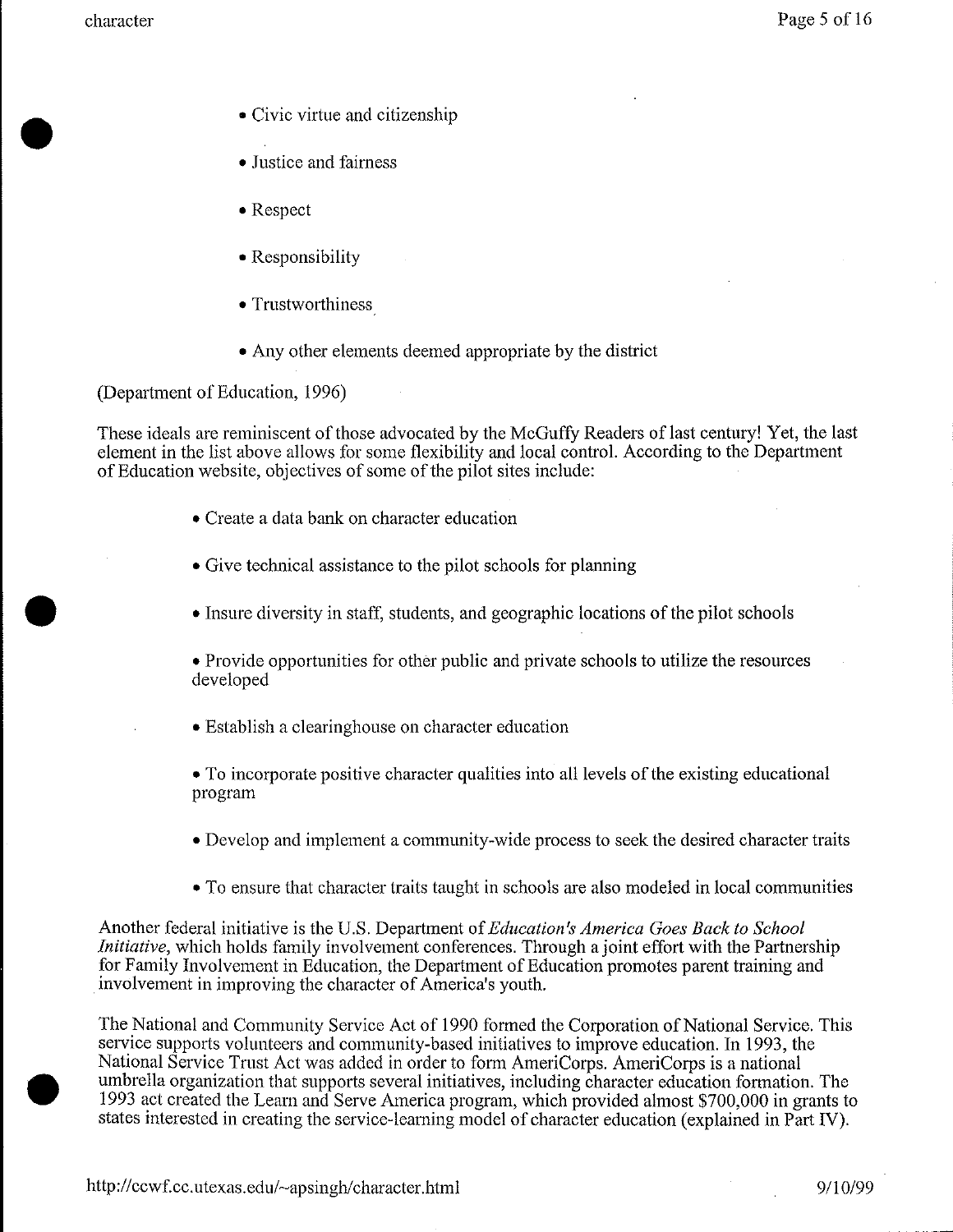•

Another federal initiative is President Clinton's proclamation of October 19-25 as National "Character Counts" week. A Department of Education Press Release (Office of the Press Secretary, 1997) includes President Clinton's words: "Instilling sound character in our children is essential to maintaining the strength of onr Nation into the 21st century. The core ethical values of trustworthiness, fairness, responsibility, caring, respect, and citizenship form the foundation of our democracy, our economy, and our society." He continues to say that these qualities are learned, not innate, and extols V-chips, Anti-Gang and Youth Violence Strategies, and districts that have curricular requirements for student volunteerism. Certainly the ideas are more secular than sectarian, but these initiatives revive the battle between universal and local ruling.

The idea of common secular values is alive and well outside of the White House, as well. For example, all nine schools in West Bloomfield, Michigan post these top ten "American Values for American Schools" (Naylor, 1996):

l. I will accept responsibility for all my actions.

2. I will respect the dignity and property of my fellow students and teachers and will never seek to do them harm.

3. I will keep all the promises that I make, fulfilling the trust that other people place in me.

4. I will complete projects and courses of study which I have begun.

5. I will strive for excellence in almy work and will respect achievement in my fellow students.

6. I will discipline myself to listen, learn, and study, recognizing that long-run achievement is more important to my happiness than short-run pleasure.

7. I will not use any substance which will destroy my health and undermine my dignity.

8. I will respect the authority of my parents and teacher, because that authority is necessary for the welfare of my family, school, and community.

9. I will train myself to be useful to others.

10. I will work together with others to improve my school, community, and world.

Despite the Puritan flavor of items 1, 4, 6, and 9, these tenets seem to stress the utilitarian view advocated by Dewey earlier in the century. By having students accept responsibility for their studies, they are effectively contributing to the "miniature community" of the school. Item 10 also characterizes the thought of the political domain of character education, with its civic focus on improving society. Items 2 and 8, while worthwhile, are reminiscent of the colonial days when order and hierarchy were highly valued.

• The intellectual domain is also active in today's character education conversation. The Child Development Project (CDP) offers a comprehensive character education program that, among other things, includes using children's literature to reflect on core values. In a longitudinal research evaluation, students in three CDP elementaty schools, compared to students in matched control schools, were found to be more considerate and cooperative in their classrooms; more likely to feel accepted by their peers; more skilled at solving interpersonal problems; and more strongly committed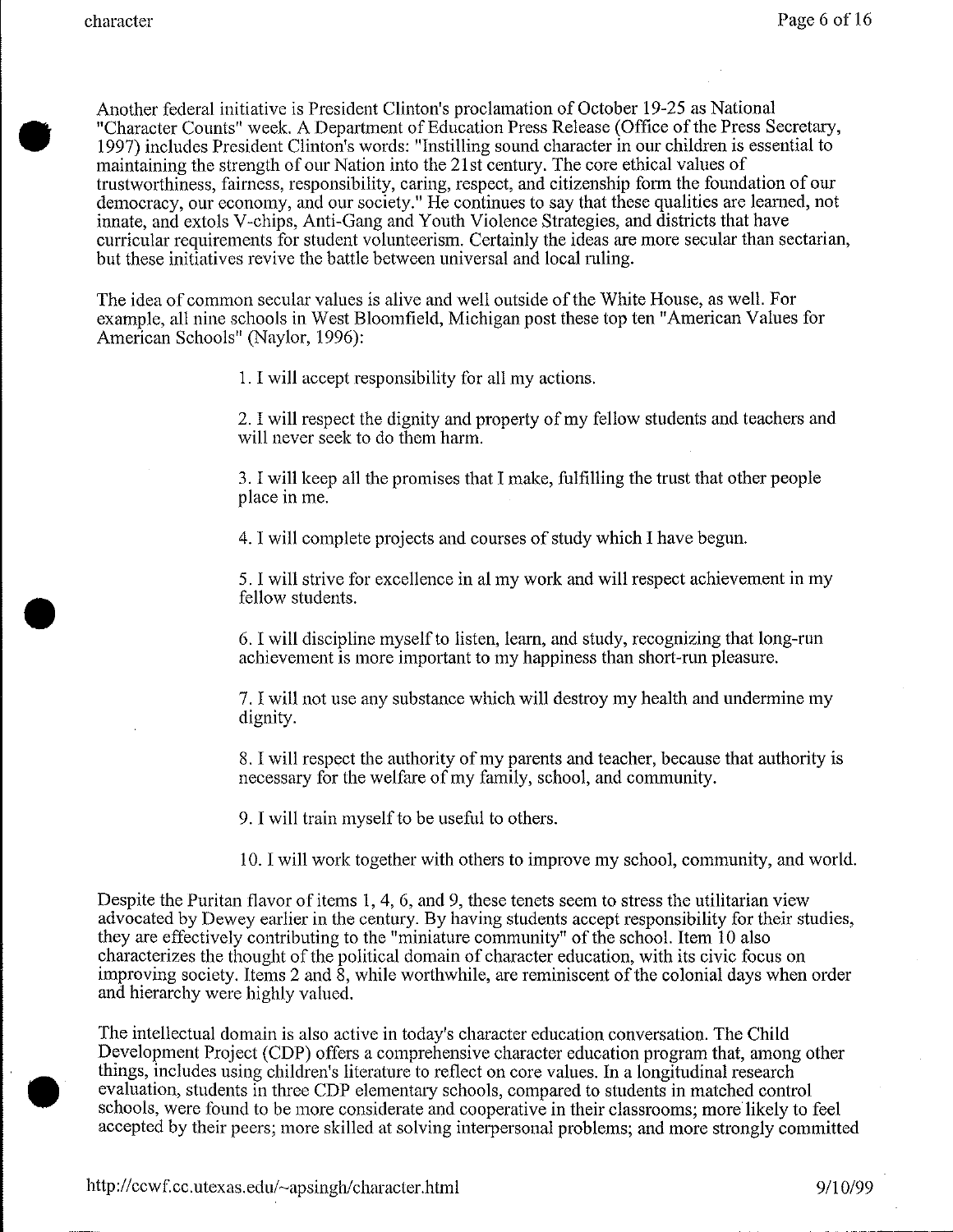to democratic values such as including all members of a group in a decision. In a follow up study in the eighth grade, CDP students shows stronger conflict resolution skills and had greater self-esteem • (Tikkun, 1997).

Compulsory volunteer work is gaining more and more national attention. Earlier this year, Maryland mandated that every student complete 75 hours of volunteer service in order to graduate. The purpose is not only to help youngsters feel good about themselves, bus also to help solve social problems. Maryland Lt. Governor Kathleen Kennedy Townsend (as cited in Smith, 1997), who led the campaign states: "In the late 20th century America, we had very little language that articulated our duty to others, our responsibility as citizens to get involved. The only language we had was the language of self-fulfillment." Legislators across the country are considering passing similar bills. However, researchers say that many students are already motivated to serve, and school-based requirements may be unnecessary. There is a fair bit of controversy in the debate between universal and local rulings. Again we wonder, is civic duty a right or a responsibility? Townsend apparently sees it as a responsibility, observing that "in a democracy, a well-developed sense of community is required of citizens to counterbalance individualism and freedom, that if unchecked, can lead to such problems as environmental pollution or protections for pornographers" (Smith, 1997). However, the moral domain question "What is a good person?" emerges once again here. Is too much individual freedom such a bad thing?

## **IV. Service-Learning: A Possible Solution?**

#### What is service-learning?

•

**•** 

With the present day emphasis on civic involvement, the deterioration of communities, and the waning of academic skills, service-learning seems to be a strong model for character education. What is service-learning? Service-learning is a method of implementing service projects that goes way beyond cm1dy sales and haphazard clothing drives. Instead, students use academic knowledge and critical thinking skills to plan, implement, and reflect on service projects that address genuine community needs. Trained adult facilitators guide students as they enter the world of service, or, as Lave and Wenger (1990) might call it, a "community of practice."

Perhaps the clearest way to show the components of service-learning is through an example. In Durango, CO, a middle school was involved in a project called "Breaking Cycles of Violence." Integrated throughout the middle school curriculum, the project goals were to: 1) explore the use of conflict resolution strategies; 2.) practice writing and speaking skills; 3.) work together as a team; 4.) foster communication among younger students about violence prevention, and 5.) assess students' own values and concerns about violence in schools. The focus of language arts became the production of a video about conflict resolution among middle school students. Students engaged in discussion groups, wrote and acted in skits, wrote and performed narratives, painted credits for the video, and actually filmed the video with the assistance of a local agency. The video was presented to a fifth-grade class at a nearby elementary school. As part of the presentation, the students wrote discussion questions and facilitated a discussion with fifth graders about violence and positive conflict resolution in school. Students used insights gained from their reflections to improve the project throughout its duration. (Billig and Kraft, 1996, p. 4-4).

## **The Infinite power of Constructivism**

Not only does it acknowledge many of the moral, political, and intellectual tensions of character education, but it also embodies the extremely powerful and increasingly talked about philosophy of constructivism. In fact a landmark Department of Education study on Curriculum Reforms (1996) cites generating, facilitating, and assessing the constructivist learning among students as the most desired teacher outcomes. Constructivist approaches to all content areas (especially math, science, and technology) are becoming increasingly popular.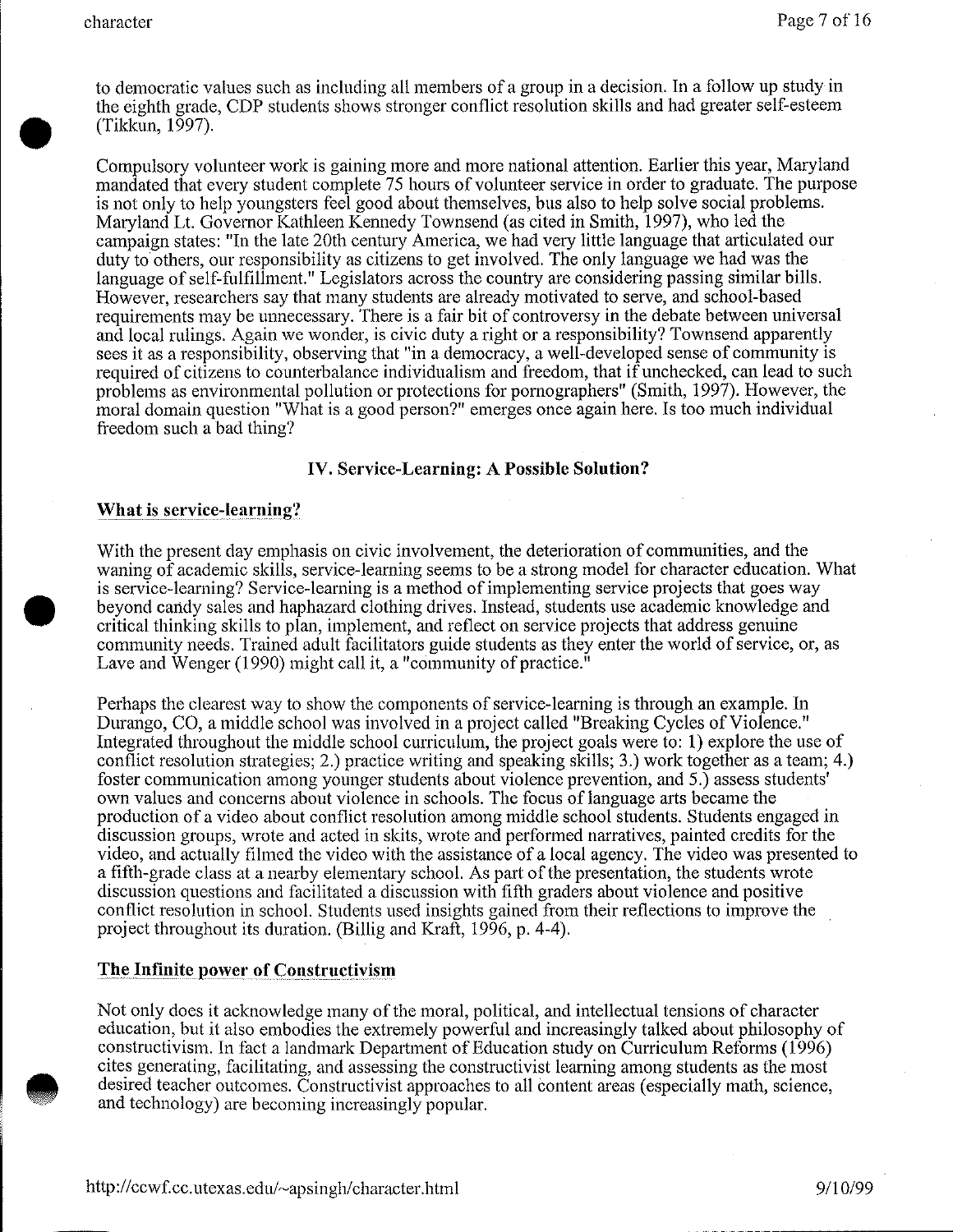• So what is constructivism, and how can it develop character in students? Rather than advocating the passive acceptance of Biblical and democratic values, constructivism refers to students using their own experience, collaboration with others, and reflections to create meaningful knowledge. Constructivism has been referred to as an environment, attitude, a philosophy, a learning technique, and a teaching methodology. Some of the characteristics of a constructivist learning environment are:

1. Provide experience with the knowledge construction process

- 2. Provide experience in and appreciation for multiple perspectives
- 3. Embed learning in realistic and relevant contexts

4. Encourage ownership and voice in the learning process

5. Embed learning in social experience

6. Encourage the use of multiple modes of representation

7. Encourage self-awareness of the knowledge construction process

(Honebein, 1996)

•

•

Constructivism pervades all three domains of character education. In constructivist service-learning activities, students are challenged to uncover their own morals, political interpretations, and intellect. Specifically, service-learning accomplishes this feat by following these basic tenets:

1. Students use high-level thinking and skills to make meaningful contributions to the community.

2. Reflection is an essential element in service-learning.

3. Skilled adult guidance is essential to the success of service-learning.

Following is a discussion of how constructivism is infused in these tenets, and how this infusion creates a powerful vehicle for character education.

Note: Constructivist traits of service-learning are italicized for emphasis.

## *Tenet 1: Students use high-level thinking and skills to make meaningful contributions to the community.*

While the underlying philosophy of this tenet is to contribute to society and make systematic reform (political domain), this tenet thoroughly explores the intellect of students. Service-learning students are faced with several *ill-structured problems* that have no simple solutions: What are some problems in our community? What are the most effective ways of solving these problems? What resources do we need to solve these problems? Students pursue human, published, and electronic resources in their quest for answers. For example, in order to answer the first question, students may conduct community needs assessments through observations, surveys, interviews with community leaders, library research, or study on-line demography tables. The activities are *embedded naturally*  throughout the curriculum. For example, students may utilize concise yet comprehensive language, correct grammar, oral language skills in conducting the needs assessment survey; a spreadsheet program to graph the results, and statistical knowledge to interpret the results.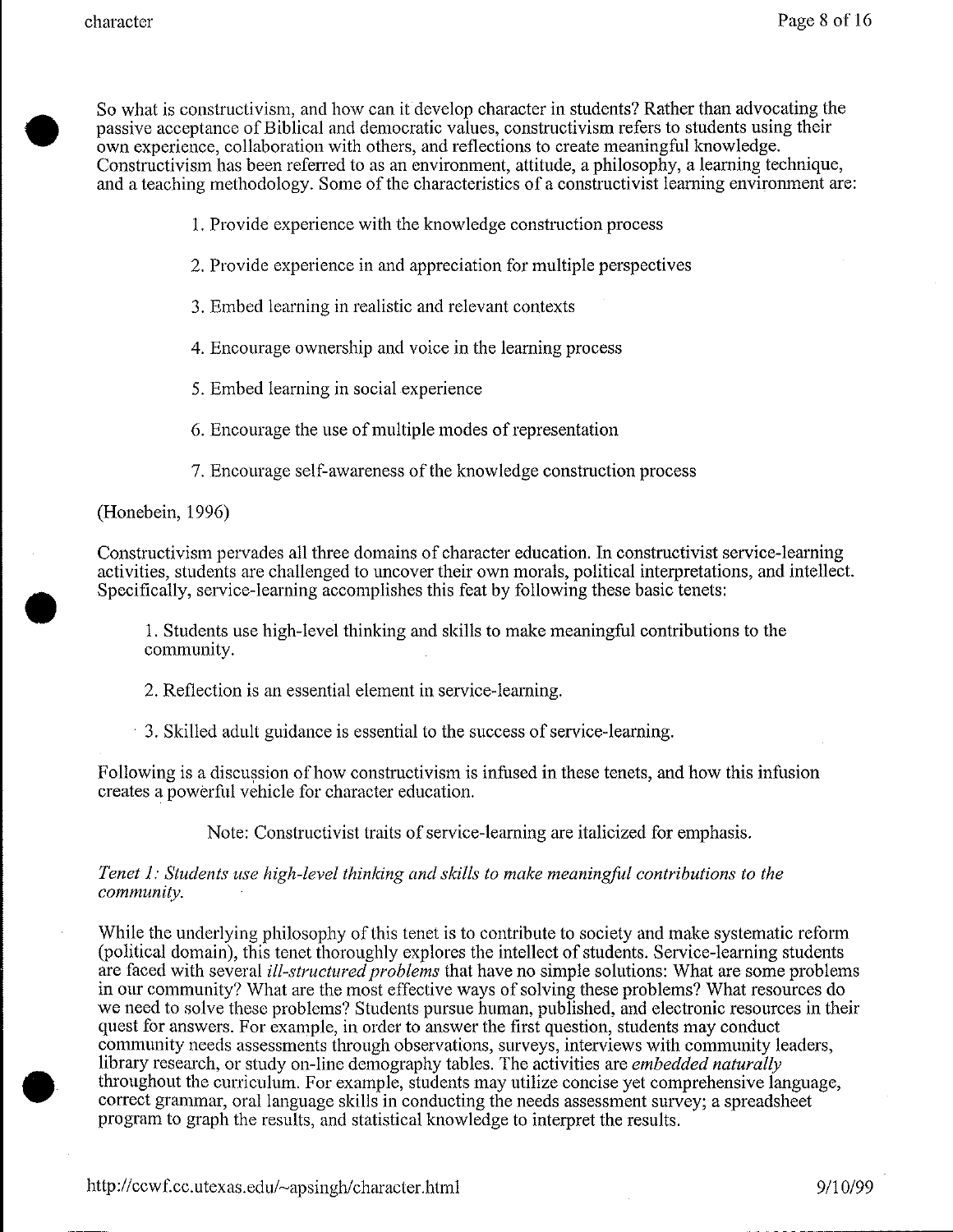•

• The authentic nature of service-learning activities is marked by extensive *collaboration* among students. Group development is a very explicit part of the service-learning, as not all students intuitively "know" how to appropriately interact with others on problem-solving. Some activities prescribed by the Texas-based Peer Assistance and Leadership and Community Service-Learning Program are:

> • Purse and Wallet: Students divide into groups of five and share something from their purses/wallet/pockets and, in sharing the things, share a little of themselves.

> • Group Juggling: Students stand in a circle toss and increasing number balls back and forth in a certain pattern in order to concretize the importance of group cooperation to achieve goals.

• Human Knot: Students clasp hands in a way that ties them in a "human knot." Teamwork and leadership skills emerge as students "undo" themselves.

As a result, students progress through the Five Stages of Group Development:

1. Closed: Members gather together; little is known.

2. Open: Feel comfortable with group members

3. Trust: Feel safe to disclose thoughts and feelings .

4. Belief: Believe in the possibilities of the group and the program.

5. Goal: Set group goals; design service learning projects that the group can do. (PALS Teacher's Manual, p. 85)

In the Goal stage, students work cooperatively to find solutions to their ill-structured problems. Cooperative learning provides an safe environment in which students are more willing to *take risks*  and think divergently with their problem-solving approaches. Moreover, collaborating students *scaffold* and support each other as they stretch their thinking skills (Dunlap and Grabinger, 1996). In addition, the complexity of students' knowledge increases as they interpret different viewpoints and become what Osana, Derry, and Levin (1996, p. 84) call *"collaborative reasoners."* Consensus building and resolving conflicts can deepen students' understanding and increase *generative knowledge* (Doise and Mugny, 1984).

As students get more accustomed to solution-seeking in different contexts, their *epistemic fluency*  increases. That is, students develop the ability to view problems and solutions from different viewpoints, play different "espistemic games" (Morrison and Collins, 1996). Service learning is a playing field for several functional analysis games such as critical event (in which students explore the consequences derived from a community event) and problem-centered (in which student break an "event stream" into problems and actions to solve them (Wilson and Cole, 1996).

*Tenet 2: Reflection is an essential element in service-learning.* 

By reflecting on service activities, service-learning students can create their own notions of morality, of what "makes a good person." They also challenge their intellect by critically examining their project design. Daily and weekly reflection discussions and writings on service projects are media to express reactions, to elaborate on incidents, or contemplate one one's roles. To ensure the deepest reflection, students often use a variety of cognitive tools. For example, students need to differentiate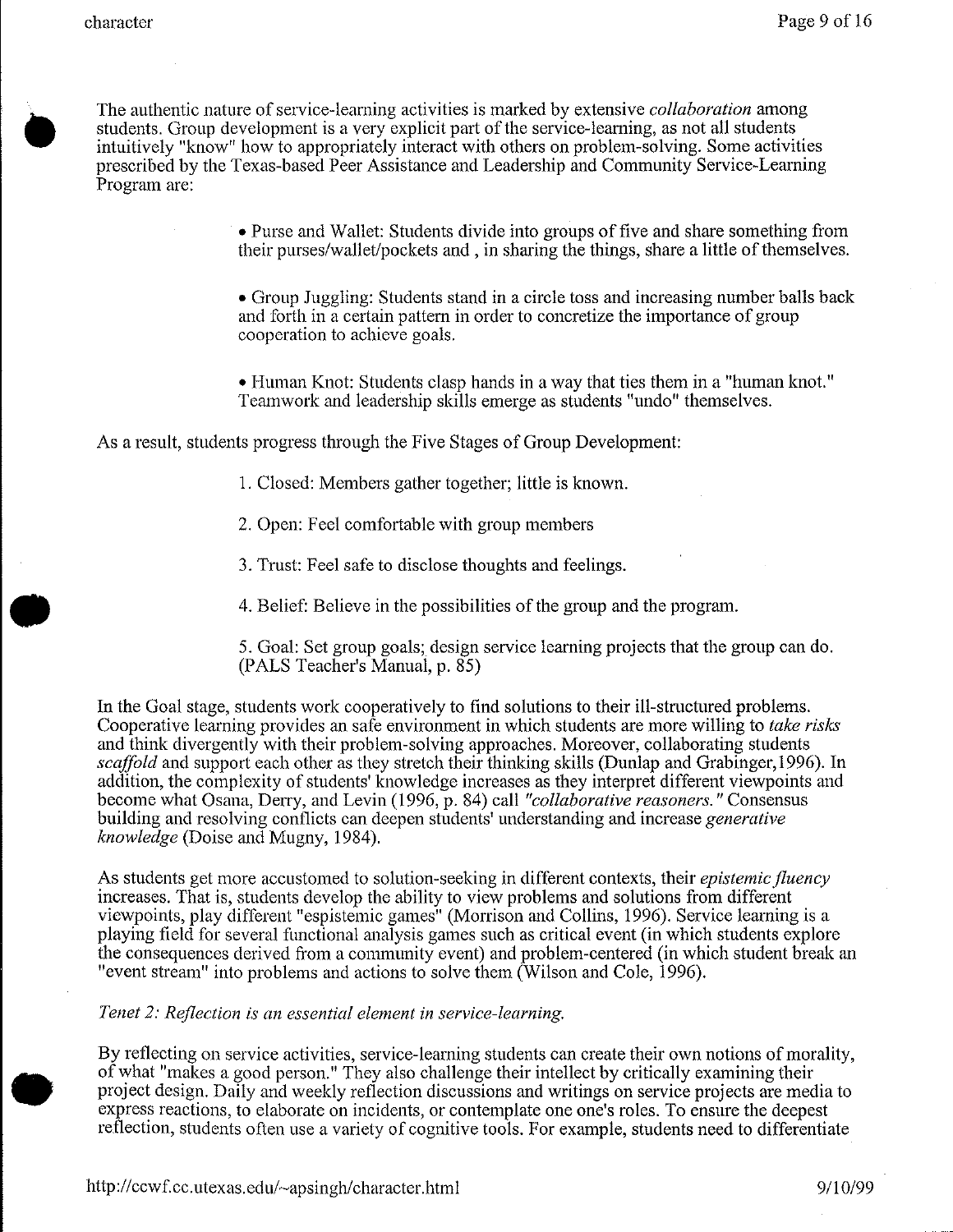**•** 

• between analytical and *relational* modes of thinking; students should organize observations and categorize thoughts; students should be exposed to passages from classic literature at relevant points; and students should understand that in reflective dialogue, the point is to *understand,* not necessarily to be "right" (Silcox, 1993). Here, students can battle with the age old tensions in the moral and political domains of character education.

According to McPherson (1989), reflection aids in cognitive development in several ways. By examining experiences, students learn how to handle real life problems more effectively and with a higher *transfer of learning.* An increased sense of *personal power* emerges as students analyze their goals and ways to achieve them. Moreover, by reflecting and sharing reflections, students get to see *"the big picture"* and discover connections across content area classes. McPherson (1989) also sees affective benefits through reflection. By analyzing *the value of new learning,* learning becomes more permanent. Students may also become more intrinsically motivated to seek knowledge as their value for it increases. Also, reflection can serve as a sort of self or group celebration to express satisfaction from good deeds done.

Finally, McPherson (1989) states that by critically analyzing their service projects, students can come up with better ways to meet their community's needs. Consequently, students see a connection between their values and society's reactions.

## *Tenet 3: Skilled adult guidance is essential to the success of service-learning.*

Rather than letting students completely loose, service-learning teachers act as models and facilitators in *anchored instruction.* One service-learning manual asks (and answers) the question: What does it take to be an effective service-learning teacher? First, teachers should have *rapport* with students. In fact, many schools survey the students themselves to determine who the PALS teacher at the school will be. Second, the teacher plays the role not of an information dispenser, but rather as someone who maximizes a sense of ownership, involvement, and responsibility on the part of students themselves. The manual itself states :

This requires the ability to step back from the conventional role of adult authority figure, and to recognize that students both need and deserve to play a significant role in "owning" the course. It also requires the ability to wear many hats: *planner, organizer, role model, confidante, guide, facilitator, friend.* (p. 17)

Third, the teacher must have a fundamental *trust and belief* in the capabilities of young people that they will make positive changes. Without this faith in students, a teacher may be tempted to become a transmitter rather than a nurturer of knowledge. Finally, teachers must be responsive to students' needs and interests while developing and carrying out the project. To accomplish this, teachers include student input in all stages of instructional design. This way of thinking is quite a contrast from the Puritan days when teachers were powerful transmitters of knowledge. In a safe and relaxed setting, students may feel comfortable enough to critically examine their morals and ideas of democracy.

#### **Implementation and Feasibility**

So, how does service-learning become a reality in schools and communities? I will use three sources to answer this question: a RMC corporation manual entitled Linking Title I and Service-Learning, the Peer Assistance and Leadership in Community Service-Learning (PCSL) Curriculum Guide, and my own experience with fourth graders in South Texas.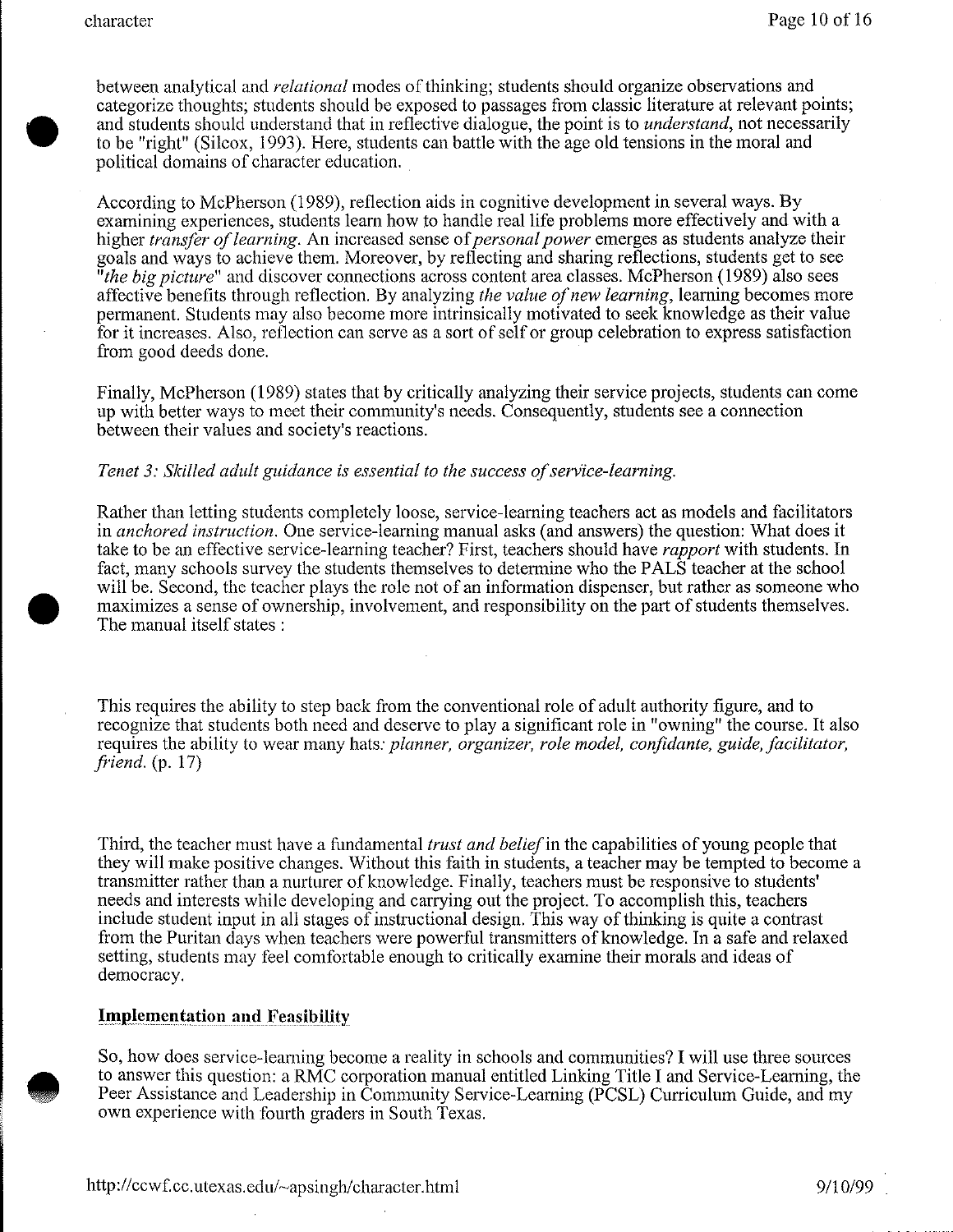•

I first heard about service-learning during my first year of teaching. As part of the Teach for America program, I was teaching a fourth grade bilingual classroom a few miles from the Mexican border. I was shocked by the poverty of the residents and the apathy of local politicians. Yet, I was inspired by the happy, eager faces I saw on my students' faces every day. Yes, the idealist in me was delighted and flourishing! Halfway through my first year, my fellow "TFA-ers" and I attended a servicelearning workshop sponsored by Teach for America.

The workshop was very hands-on. We teachers learned, discussed, and reflected on the different components of service-learning. We role-played community discussions, classroom situations, and faculty meetings that might take place when we actually implemented service-learning projects in our schools. The highlight, of course, was actually planning and implementing a service project during the workshop itself. As you could imagine, we were an easy audience. Most of us had been involved with community service for years, and we were eager to learn ways to nurture a sense of service in our schools.

But how does the service-learning community entice skeptics into embracing this approach? Two widely-used training manuals utilize the following techniques:

• They present a variety of research that supports service-learning approaches.

- They involve an actual service-learning project--from planning to implementation to reflection--for teachers to do during the training session itself.
- They provide easy to use templates and decision-making tools to simplify the planning and implementation of service-learning projects .
- They provide activities that nurture a sense of "shared learning" throughout the training process, thus validating everyone's viewpoints.

(Billig and Kraft, 1996; Workers Assistance Program, Inc., 1994)

From my own anecdotal evidence, service-learning trainers are usually very energetic people whose passion for this approach is naturally contagious. The fun, interactive, and persuasive nature of service-learning training can convert even the most traditional teachers!

Even then, however, it's difficult to ensure that teachers will take service-learning to their classrooms. In my opinion, that's OK. Service-learning is not just a teaching method. Like other reforms such as technology integration, service-learning involves a complex set of beliefs about learning and teaching. Because of its complexity, service-learning may be implemented by just one teacher in an entire district. In my experience, I was that teacher. I talked my interdisciplinary team into stretching a unit on "communities" to last an extra few weeks. During that time, we planned and implemented a walking field trip to the local Habitat for Humanity site. Our students, most of whom depended on public aid for their own living expenses, were for the first time challenged to give something back to the community. By the time we got back to school, they had already come up with a dozen ways that they could help Habitat for Humanity. We did implement a project that rejuvenated the teachers, students, and community. Because we got so much attention from the local media, other teachers started embracing this approach and began planning wonderful projects of their own. Giving teachers the choice to do service-learning is, in my opinion, much more powerful than giving them threats if they don't do it.

**•** For teachers who decide to do a service-learning project, Billig and Kraft (1996, p. 7) suggest afollowing sequence of steps.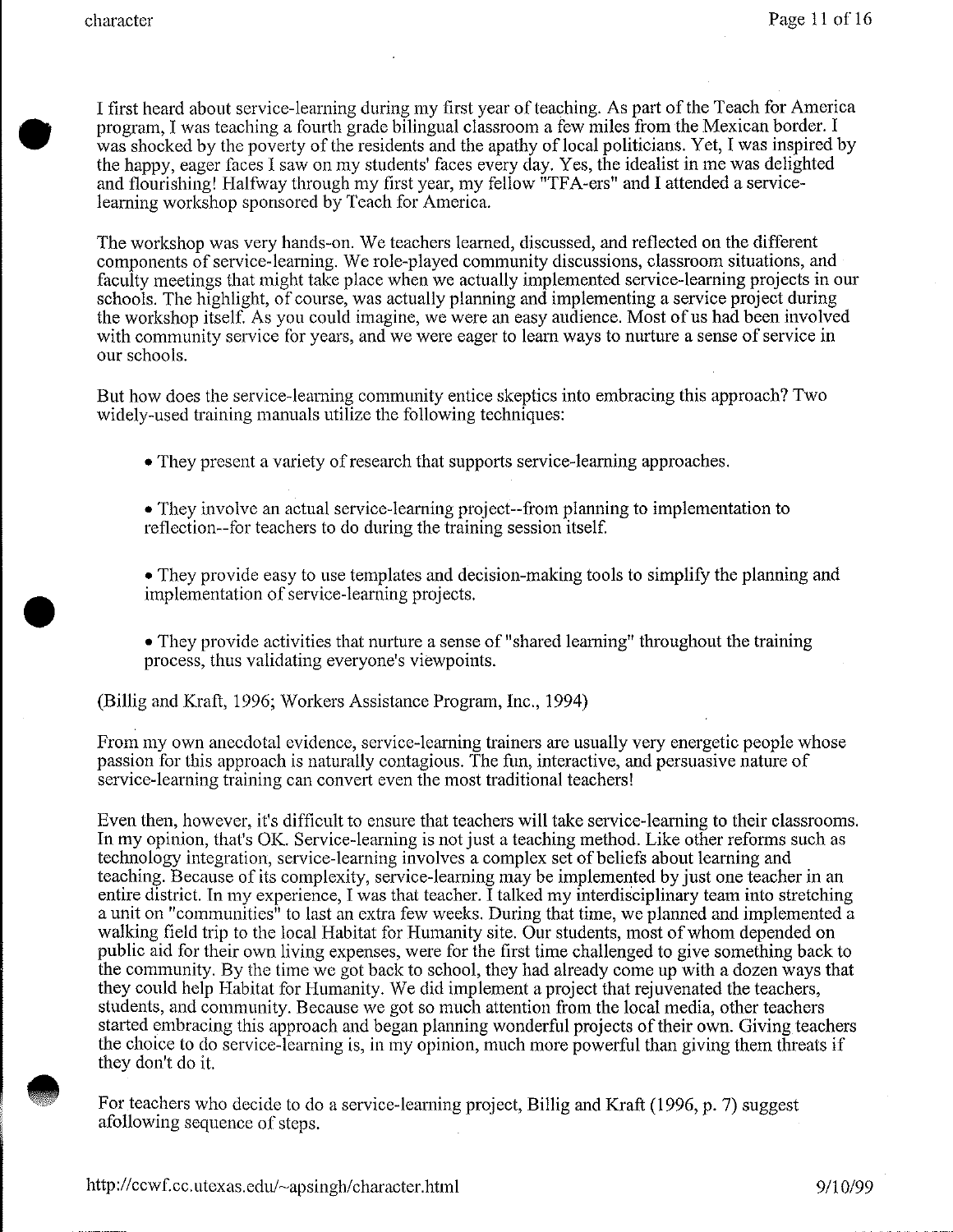•

**•** 

In Step One, the teacher (or teachers, administrators, parents, etc. I will use the term "teacher" for simplicity.) comes up with the idea to do a project. She may not have a specific plan, but she is ready to assess needs and concerns. In my case, I knew I wanted to do a project that combined Habitat for Humanity and technology. I shared this idea with my four teammates. The idea soon became *our*  project, and the five of us really created an unstoppable momentum. Having a planning team provided the multiple perspectives and created the division of labor that improved the process and product of the project. However, I think a dedicated individual teacher could implement servicelearning on her own.

In Step 2A, the planning team conducts an assessment of students' academic and social needs. Teachers can utilize test scores, grades, behavior records, and their own observation to prioritize these needs. After analyzing our own anecdotal notes and grades, we decided that oral language development, civic duty, and math applications were major needs in our students. Secondly, teachers assess needs of the community, such as pollution, drugs, racism, or housing. Of course, students may be invited to participate in this portion of the planning. We teachers decided that housing was a major problem in our community, as many students lived in dingy colonias on the outskirts of town.

In Step 2B, teachers may want to consider conducting meetings or focus groups with teachers, parents, and students to gauge their interest in service-learning. Practitioners advise exchanging information rather than making decisions during these sessions. Doing so, they say, will make the process more efficient (Billig and Kraft, 1996). In our case, we breezed through this step because we had such a small project. Since we were all in agreement, we moved on to the next step.

Step 3 is the decision-making step. At this point, the planning team reviews the available information and decides whether it is worth it to go further. I contacted Habitat for Humanity and told them about our plan. They were very supportive and eager to have us visit their site. They even offered to come to our classroom and meet with the students beforehand. We also talked to our principal. She was delighted by the thought of getting good publicity for our school. We realized it was time to start writing things down.

Step 4 is an important step. Here, teachers plan the actual project design. PCSL offers some ideas such as collecting and distributing food for the poor, performing a skit on drug awareness for younger children, and researching and advocating for local policies on issues of interest. Following is a skeleton of our project design:

• Goal: Students will go through all of the stages of running a desktop publishing company in order to raise money for Habitat for Humanity. Students will increase their oral language skills, develop their sense of civic duty, learn career-enhancing business skills, learn the fundamentals of desktop publishing, and experience a real-life application of math.

• Instructional design: In Math, students will primarily count money raised, do a statistical analysis of the market research, and estimate profits. In Science, students will make comparisons between human and animal communities. In Language Arts, students will create advertisements and write reflections on their service activities. In Social Studies, students will examine floor plans, make cartoons describing the house-building process, learn desktop publishing skills, and basically organize and run the company. Each teacher on the team teaches a different subject, and we each wrote our own lesson plans for our parts of the project. Again, I found that working on a small scale increased our efficiency and effectiveness.

• Reflections: While most of the written student reflections took place in Language Arts class, we planned to have oral reflections in all classes. Questions recommended by Billig and Kraft (1996, p. 8-9) are:

o What happened as a result of your service-learning activity?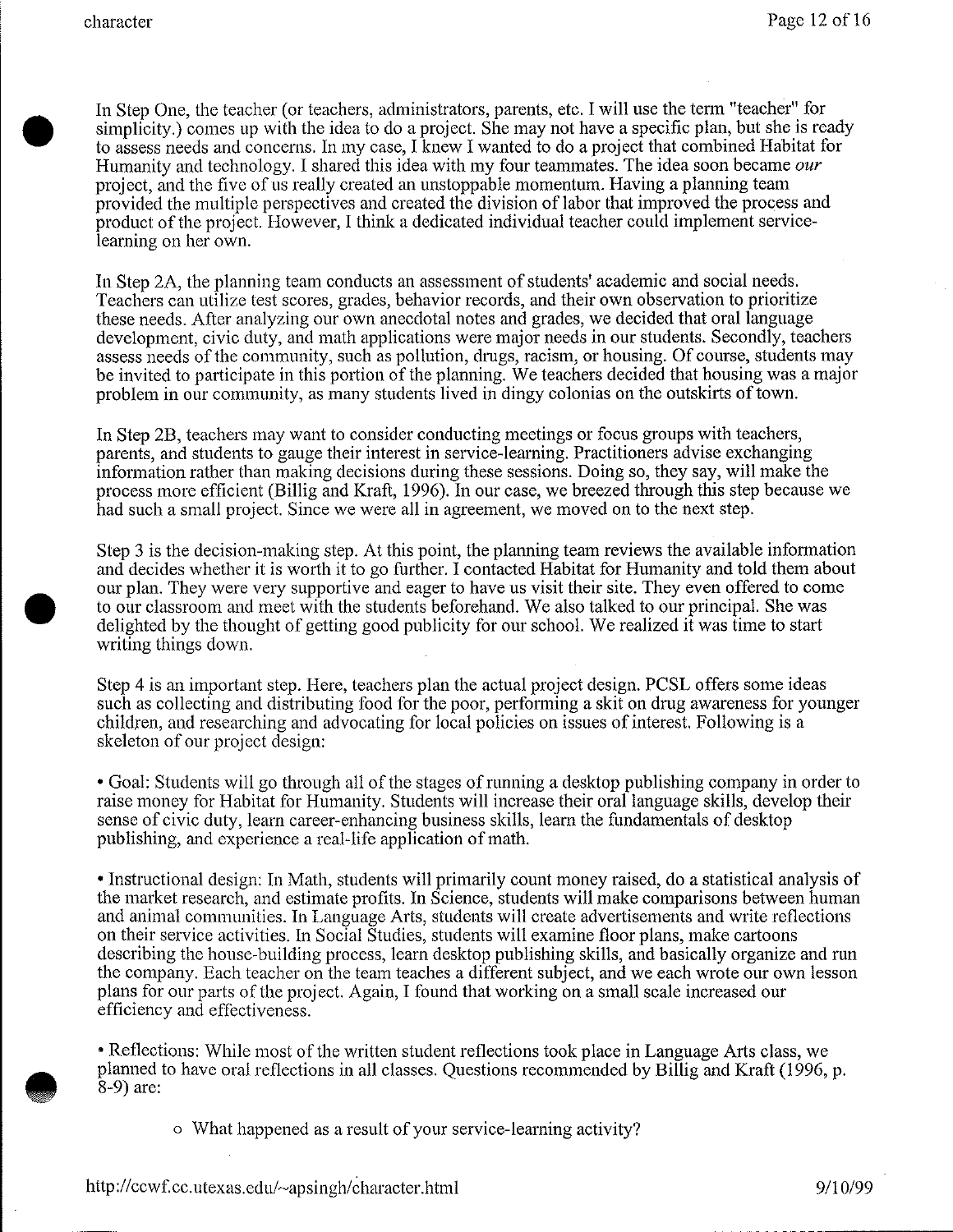•

•

- o What academic skills did you use in your project?
- o How does what you learned today apply to other situations?
- o How would you describe your experience to a student who knows nothing about servicelearning?

Step 5 is project implementation. Student ownership of the project was important to us, and we taught our lessons in a way that made students come up with our ideas on their own. Of course, we knew we had to be flexible in case students were eager to follow a different path. Throughout this stage, I had further contact with my principal (who supplied \$60 in capital for our business). I also contacted the local newspaper on the day of our field trip. Our front page story certainly helped business and really excited the students.

Steps 6A and 6B basically ensure a smooth project. By staying aware and responding to stakeholders' expectations, we had continued financial and emotional support. Administrators, students, and even a few parents purchased our business cards. The most salient operational issues were 1.) borrowing a laser printer from central office and 2.) keeping up with our inventory. Again, I feel that because we started small, the project was extremely manageable.

Finally, Step 7 refers to evaluation and assessment. While some practitioners advocate extensive evaluations, we relied mostly on our anecdotal records. All five teachers noted a huge increase in student (and teacher!) motivation in all subject areas, self-confidence in speaking skills, a greater sense of futurity (brought on by their new-found business skills) and a realization of civic duty. We based our conclusions on the fact that, among other things, many students stayed in at recess to work on the computer to make business cards, several students stated that they wanted to work for Habitat for Humanity when they got older (one even got his father to start volunteering!), and even the most limited English proficient students took initiative in interviewing teachers as part of our market research .

These steps, of course, are merely suggestions made by service-learning practitioners. Despite the great amount of planning we teachers did, students essentially determined the course the project would take. We felt this was vital in keeping with constructivist philosophy. Publicity from the local media, the visibility of our students selling business cards at lunch, the massive walking field trip, and the ebullience with which we teachers spoke about our project really helped service-learning spread on our campus. I feel that if we had done some quantifiable pre- and post tests on students' academic skills, social skills, and motivation, we would have had even more substance to our cause. I also believe that easy-to-use materials such as the samples included in the appendix will help motivate teachers to get started on planning service-learning projects.

## **V. Conclusion**

In conclusion, character education has evolved greatly since it's Puritan roots. It is clear that an increasingly pluralistic society has secularized this field. However, social deterioration has engendered its revival. Through grants, National Character Week, and other initiatives, federal and state governments are reviving a national conversation on the moral, political, and intellectual domains of character education. New educational philosophies such as constructivism are allowing us to view character education in a new light--one that focuses on the students' determining their *own*  moral, political, and intellectual stances on character, rather than having them dictated to them.

Service-learning is a potentially ideal model for character education in the United States today. Its constructivist ideology allows students to develop their own virtues while improving their communities. It emphasizes the political domain through its emphasis on civic duty; the intellectual domain in its reflection component and integration throughout the regular school curriculum; and the moral domain that emphasizes the greater good. Service-leaming is becoming so popular in fact that the federal government has created a grants program specifically dedicated to spreading this concept throughout the countty. Learn and Serve America, which was created in 1995, helps more than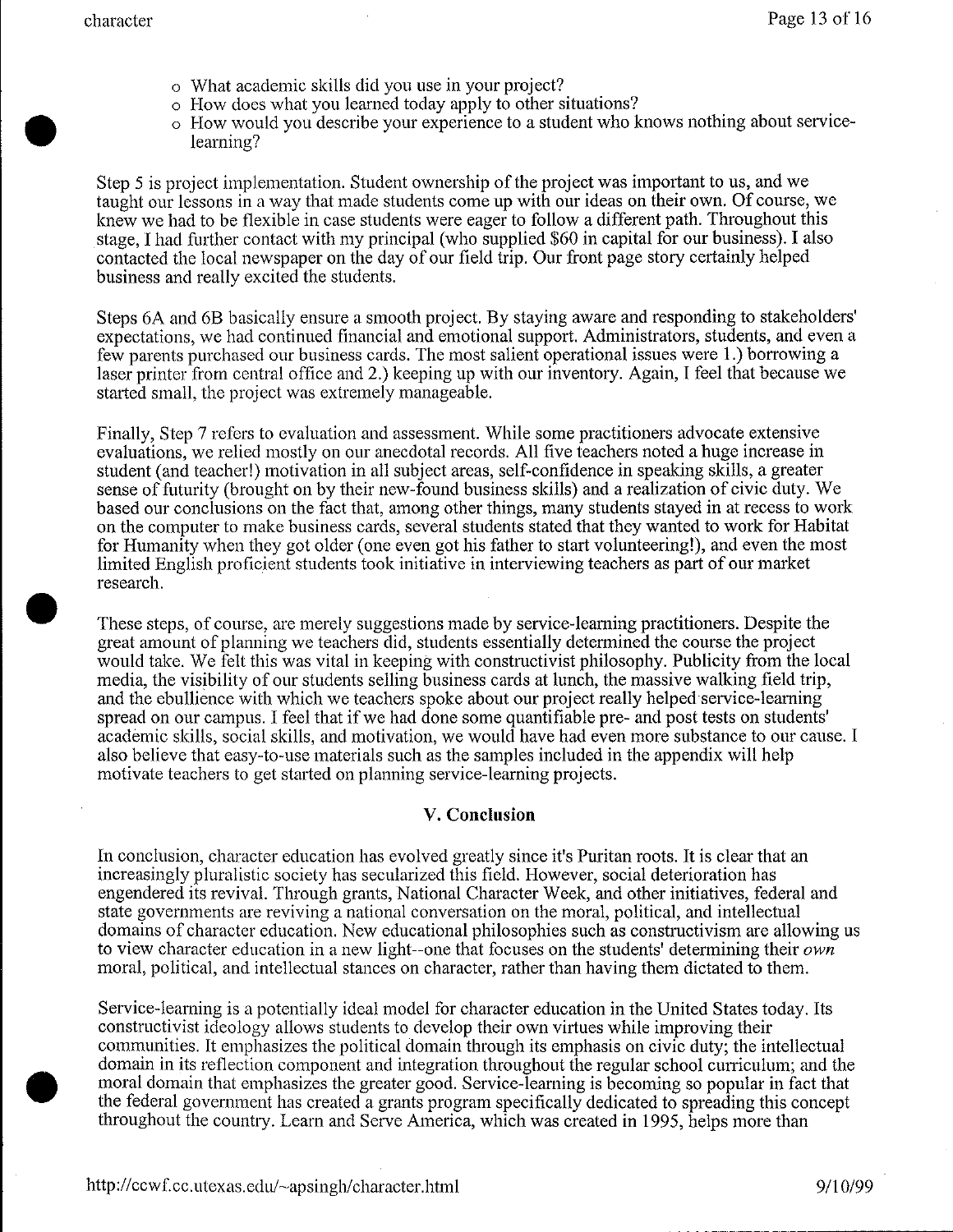**•** 

• 780,000 students perform reflective, academically-infused, character-building service to their communities. Students who participate in service-learning programs have shown increased interest in school and have improved their academic performance (Corporation of National Service, 1997). Moreover, local support for service-learning programs is strong. In order to receive grants, local agencies must match funds at varying rates.

Of course, students may occasionally choose controversial service projects, such as caring for AIDS patients or fighting for rights of lesbians and gay men. However, because service-learning projects are determined at the site and classroom level rather than the state level, political delays may be minimized. Hopefully the strong secular framework and federal support of this model will keep service-learning afloat in this country's sea of ideological conflict.

#### **References**

Billig, S., & Kraft, N. (1996). *Linking Title I and service-learning.* Denver, CO: RMC Research Corporation.

Corporation of National Service. (1997) *Learn and Serve.* [On-line] Available: http://www.cns.gov/ls/whatisls.htm

Department of Education. *Federal Register, 61* (22). [On-line] Available: http://www.ed.gov/legislation/FedRegister/announcements/1996-1/fr01fe6a.html

Department of Education. (October, 1996) Assessment of the outcomes of the reforms. [On-line] Available: http://www .ecl.gov/pubs/SER/CurricReform/outcomes.html

Doise, S., & Mugny, G. (1984). *The social development of the intellect.* New York: Pergamon.

Dunlap, J., & Grabinger, R. (1996). Rich environments for active learning in the higher education classroom. In B. Wilson (Ed.), *Constructivist learning environments: Case studies in instructional design* (pp.65-82). New Jersey: Educational Technology Publications.

Dunn, A. W. (ed.). (1916). *Social studies in secondary education*. Washington, DC: Government Printing Office.

Evans, R.W. (1989). A dream unrealized: A brieflook at the history of issue-centered approaches. *The Social Studies, (September/October),* 178-184.

Fisher, B. (1995a). The Austin 0. Furst, Jr. Series at Lehigh. [On-Line]. Available: http://www.lehigh.edu/ $\sim$ rwf $0$ /summit3.html

Fisher, B. (1995b). The Austin 0. Furst, Jr. Series at Lehigh. [On-Line]. Available: http://www.lehigh.edu/~rwf0/ryan.html

Honebein, P.C. (1996). Seven goals for the design of constructivist learning environments. In B. Wilson (Ed.), *Constructivist learning environments: Case studies in instructional design* (pp.11-24). New Jersey: Educational Technology Publications.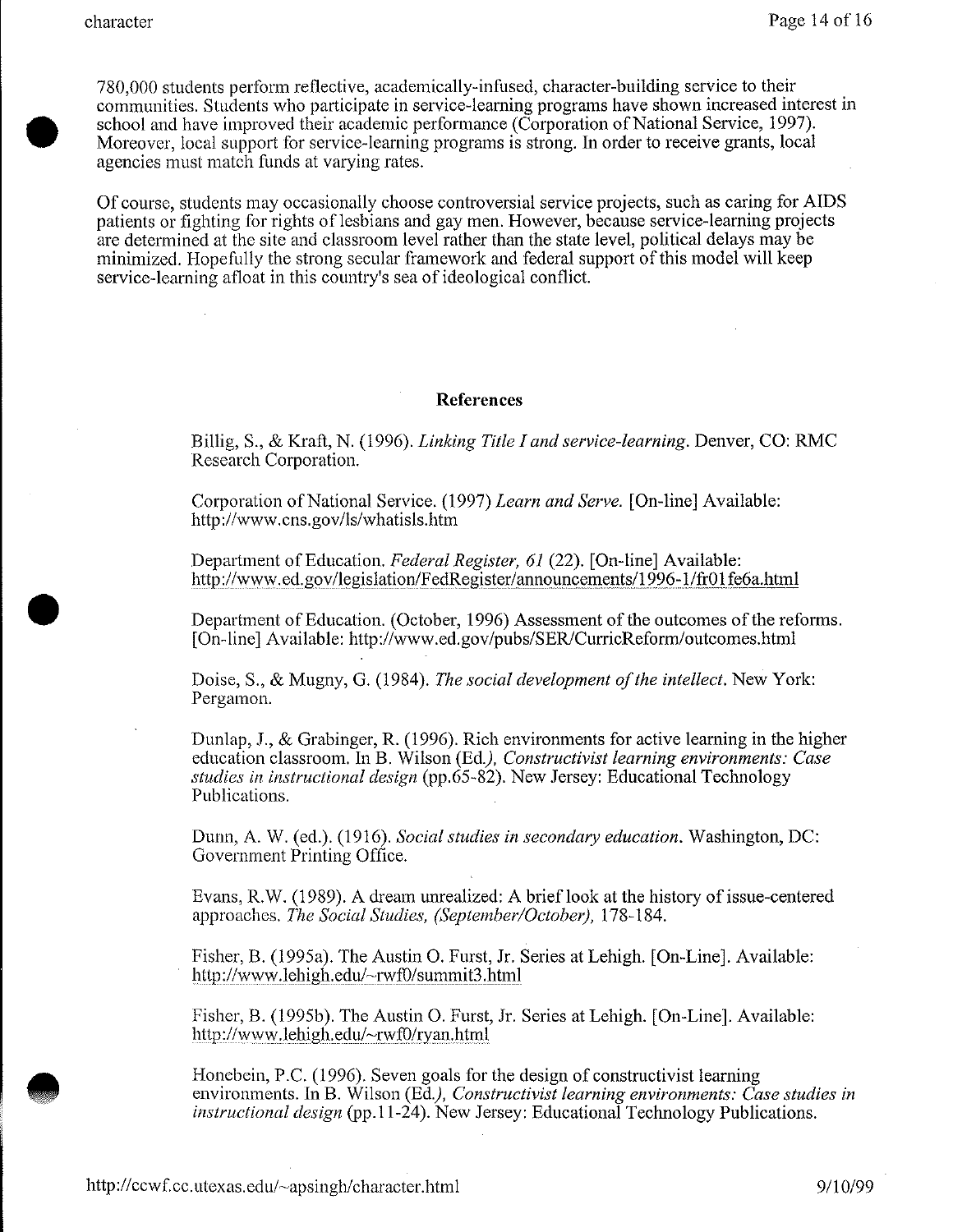•

**•** 

Lave, J., & Wenger, E. (1990). *Situated learning: Legitimate peripheral participation .*  New York: Cambridge University Press.

Kaestle, C. F. (1983). *Pillars of the republic: Common schools and American society,*  1780-1860. New York: Hill and Wang.

Kaestle, C. F. (1984). Moral education and common schools in America: a Historian's view. *Journal of Moral Education, 13* (2). 101-111.

Kahne, J., & Westheimer, J. (1996). In service of what? The politics of service learning; voluntary community service. *Phi Delta Kappan, 77* (9). 592-600.

Likona, T. (1997). The case for character education. *Tikkun,* 21(1), 22-30.

McPherson, K. (1989). Service-learning concept paper: Draft. Unpublished paper, 2034 NE 1 04th, Seattle, WA as cited in Billig, S., & Kraft, N., *Linking Title I and servicelearning* (1996). Denver, CO: RMC Research Corporation.

Michaelsen, R. (1970). *Piety in the public schools: Trends and issues in the relationship between religion and the public school in the United States.* New York: Macmillan.

Naylor, J. (September 9, 1996). "Values education' gets key test in Michigan. *The Detroit News.* [On-line] Available: http://detnews.com/1996/menu/stories/64294.htm

Osana, H., Derry, S., & Levin, J. (1996). Developing statistical reasoning through simulation gaming in middle school: The case of the 'Vitamin Wars.' In  $\tilde{B}$ . Wilson (Ed.), *Constructivist learning environments: Case studies in instructional design (pp.83-91).* New Jersey: Educational Technology Publications.

Office of the Press Secretary. (October 21, 1997). *National Character Counts week.* [Online] Available: http://www.ed.gov/PressReleases /10-1997/nat.html

Preston, G. (1997). Character education and family values. [On-line] Available: http://www.michiganpta.org/gracenov.html

Riley, R.W. (1994). Remarks prepared for Richard Riley, U.S. Secretary of Education, Conference on character building for a democratic civil society. [On-line] Available: http://www.ed.gov/Speeches/07-1994/charactr.html

Silcox, H. (1993). *A how to guide to reflection: Adding cognitive learning to community service programs.* Holland, PA: Brighton Press Inc.

Smith, Lynn. (June, 16, 1997). Neighbor to neighbor: Third in an occasional series about community building. *Los Angeles Times.* 

Superintendent of common schools. (1852). *Annual Report.* Albany, NY.

Wade, R.C., & Saxe, D.W. (1996). Community Service-Learning in the Social Studies: Historical roots, empirical evidence, critical issues. *Theory and Research in Social Education, 24* (4). 331-359 .

Wilson, B., & Cole, P. (1996). Cognitive teaching models. http://www.cudenver.edu/